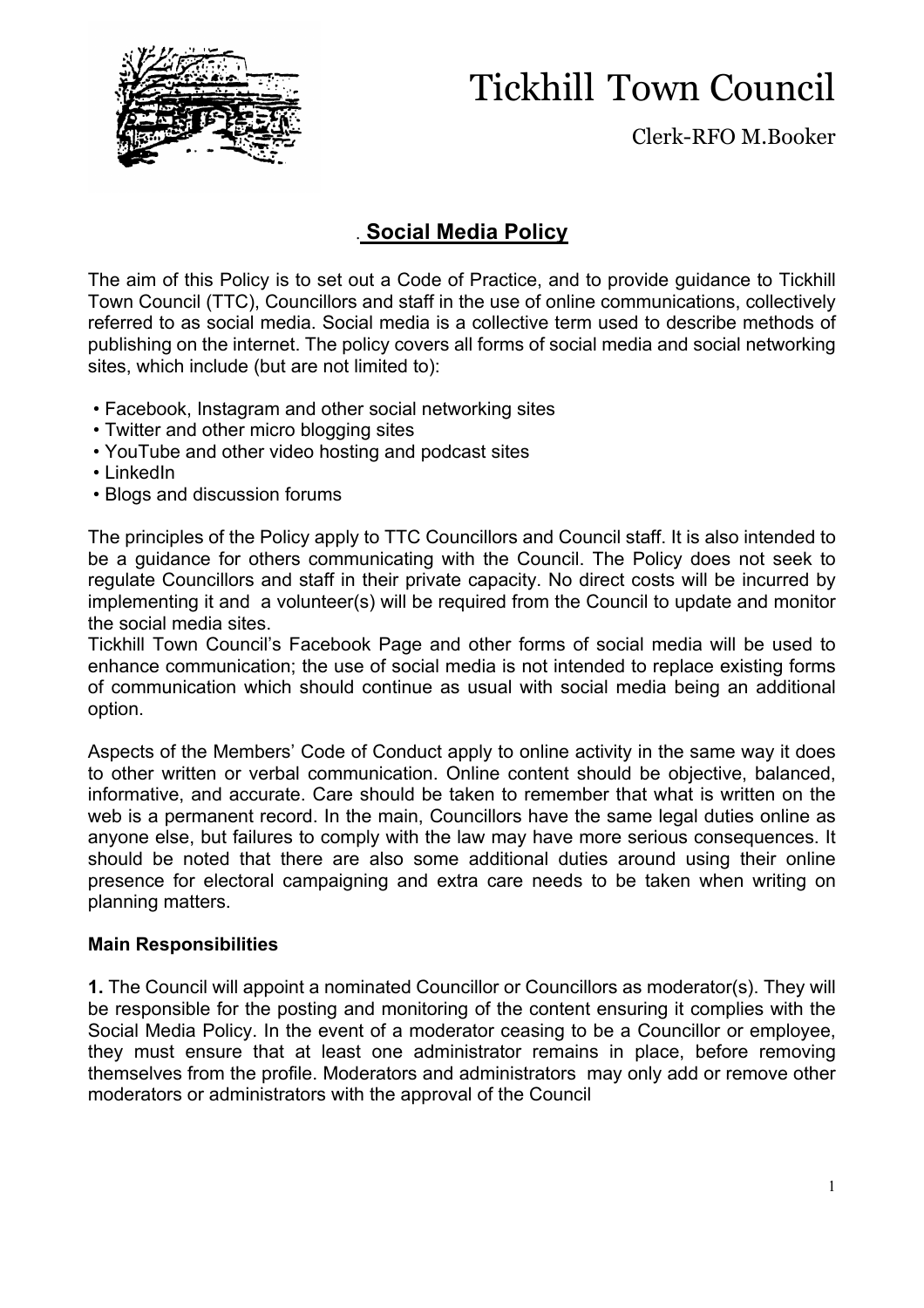

# Tickhill Town Council

Clerk-RFO M.Booker

The moderator(s) will have authority to remove any posts made by third parties from TTC social media pages which are deemed to be of a defamatory, libelous, or offensive nature, or otherwise in breach of Social Media Policy. Before deletion, screenshots of the offending content will be saved as evidence for future reference. Such posts will be reported to the Hosts.

**2.** The Council will appoint a nominated "Webmaster" to maintain and update the Council Website. Councillors are strongly advised to have separate Council and personal email addresses.

Social media may be used to:

- Advertise events and activities
- Good news stories
- Sharing information from partners i.e. Police, Library and Health etc,
- Announce new information
	- v Anything published by either DMBC or TTC itself should be automatically posted. This would include planning applications.
	- v Specific advisories would be the subject of a council discussion and would have to be agreed before posting.
	- v Individual Councillors are responsible for what they post. Councillors are personally responsible for any online activity conducted via their published email address which is used for Council business. If there is any doubt in responding to a post, then advice should be sought. Any one of the Site Administrators should email all council members seeking advice, with a copy to the clerk.
	- $\div$  Councillors should respond within 24 hours of posting. If there is an emergent clear consensus then a suitable response should be posted, again advising the clerk by email. If no clear consensus emerges, then a holding note should be posted by the administrators and the item discussed at the next council meeting.

**3.** All social media sites in use should be checked and updated on a regular basis and ensure that the security settings are in place.

- **4.** When participating in any online communication Councillors and staff must:
	- **a.** be responsible and respectful; be direct, informative, brief, and transparent
	- **b.** always disclose your identity and affiliation to the Council
	- **c.** never make false or misleading statements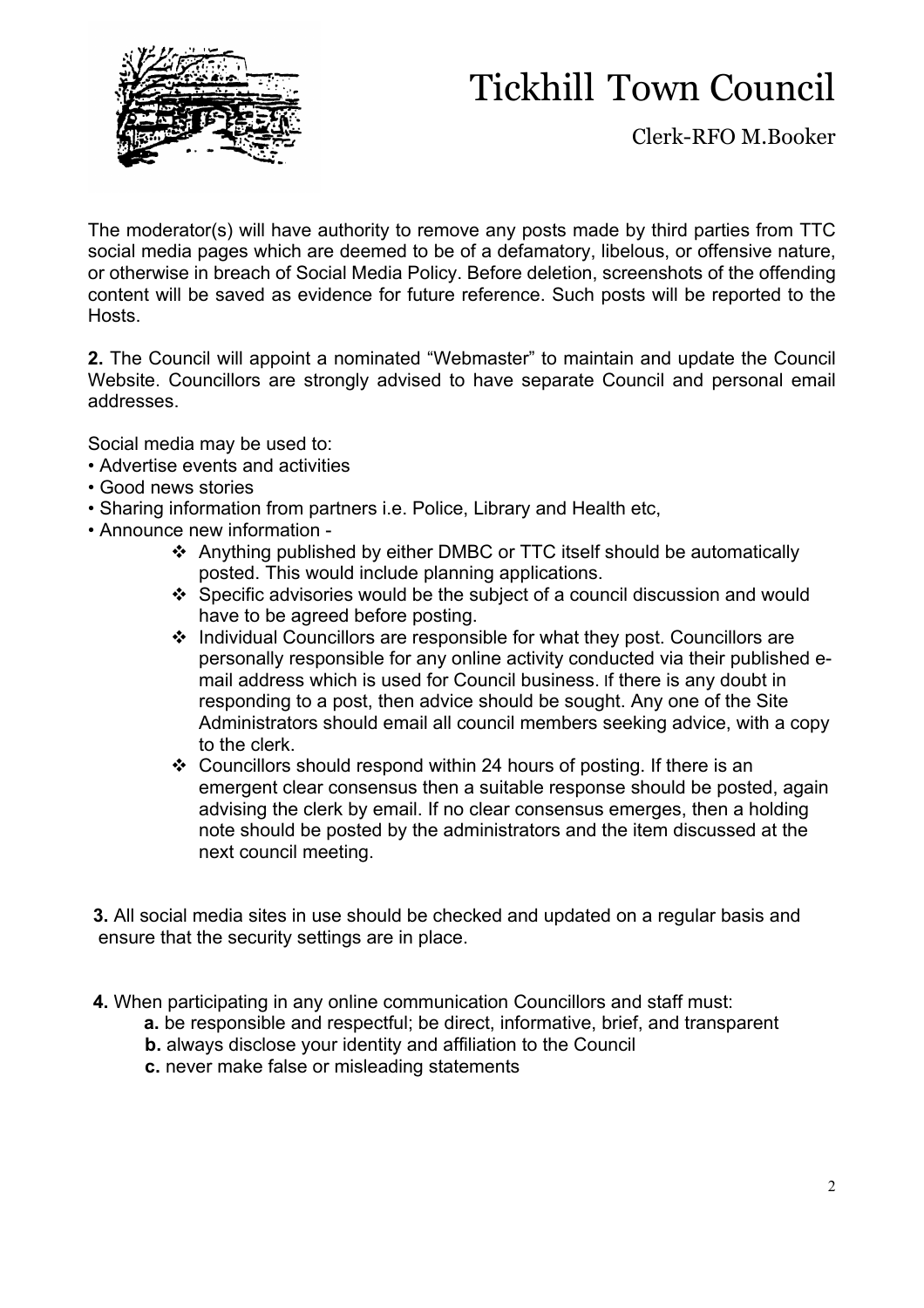.

## Tickhill Town Council

Clerk-RFO M.Booker

 **d.** not present yourself in a way that might cause embarrassment. All Councillors need to be mindful of the information they post on social media sites and ensure personal opinions are not published as being that of the Council

 **e.** not bring the Council into disrepute; or publish material contrary to the Council's Code of Conduct or any other policies, laws, or regulations

 **f.** never reveal matters of a confidential nature, or disclose fees, payments information relating to commercial arrangements or offers to tender.

**g.** when posting to a blog or social media site, refrain from writing about or potentially inflammatory subjects, including politics, sex, religion, or any other non-Councilrelated subjects.

**h.** keep the tone of your comments respectful and informative, never condescending or berating. Use sentence-case format, not capital letters. Stick to this maxim whenever you are contributing to any blogs or social and professional networks.

**i.** avoid personal attacks, online fights, and hostile communications

**j.** never use an individual's or organisation's name in the context of Council business unless you have written permission to do so

**k.** always obtain permission to publish photographs or videos on social media sites from individuals or organisations, prior to the video or photograph being uploaded. Respect the privacy of other Councillors, staff, and residents.

**5.** Do not post any information or conduct any online activity that may violate laws or regulations, regarding libel, copyright, data protection, bias and predetermination, obscene material, electoral periods, and the Council's legal position.

**6.** Residents, Councillors and staff should note that not all communication requires a response. Where a response is required the following will apply:

**a.** there will not be immediate responses to communications as they may need to be discussed and agreed by the Council

**b.** the Moderators will be responsible for all final published responses

**c.** if a matter needs further consideration by the Council it may be raised in the Public session as a full agenda item for consideration by a quorum of Councillors. Again, the poster shall be informed via the page or direct message that this is the case.

**d.** if a Moderator feels unable to answer a post, for example of a contentious nature this shall be referred to the Council. The poster will be informed by way of response to this fact and also be invited to correspond directly with the Council

**e.** some communication from residents and other third parties may be required to be discussed at a Council meeting. When this is necessary the item will be placed on the next available agenda. Any response will then be included in the minutes of the meeting